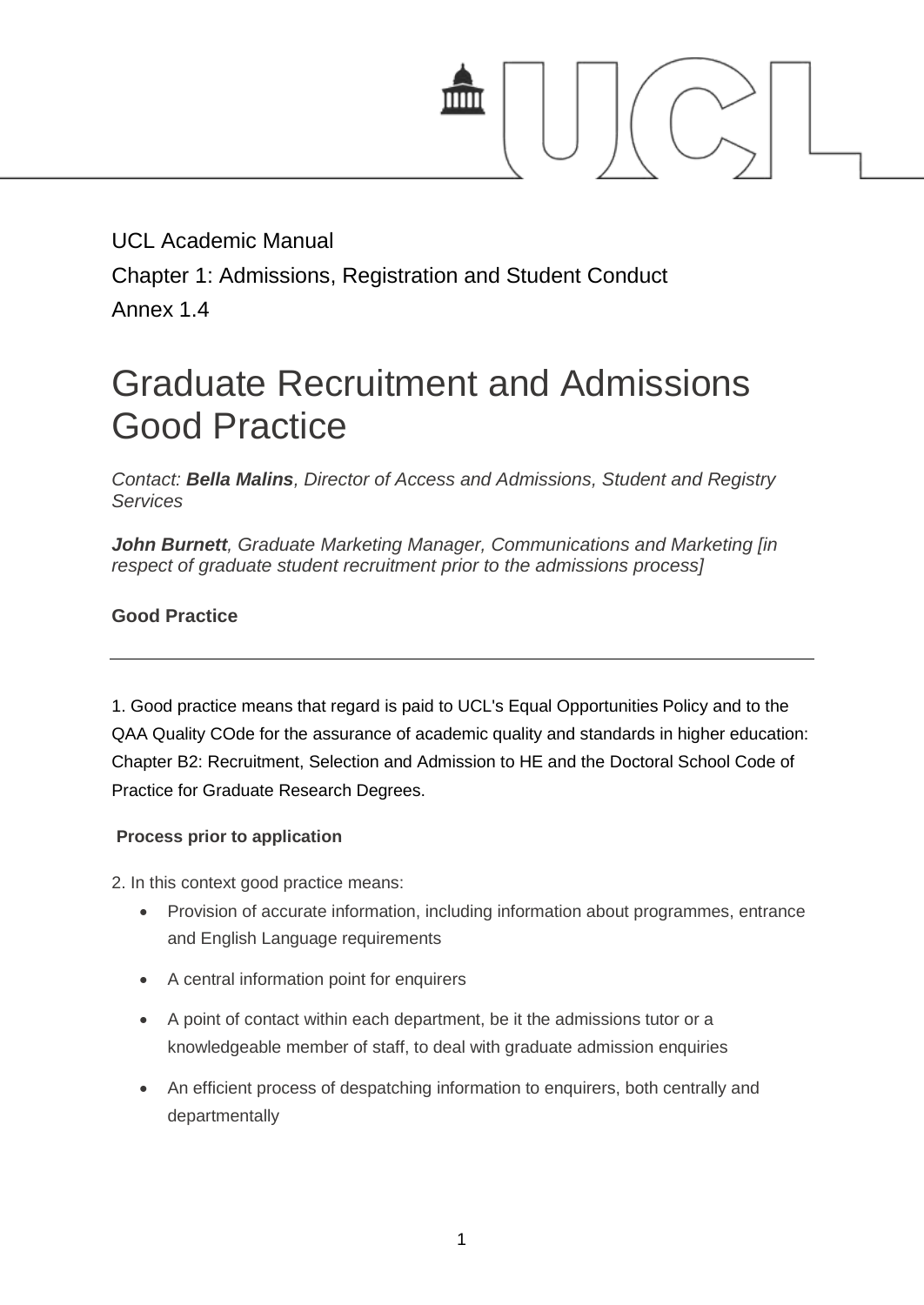- Detailed information for students with disabilities this should include an invitation to applicants to contact the UCL Student Disability Coordinator.
- Enhanced guidance on departmental websites
- Updates to the UCL Prospectus
- Keep warm communications
- Conversion events
- Open Days
- Use of video and social media
- See also the toolkit on programme marketing at: **<http://www.ucl.ac.uk/cam/toolkits/marketing-toolkit.pdf>** (UCL password protected).

#### **Response to application**

3. In this context good practice means:

- Early acknowledgement of application
- Early and regular contact with the applicant regarding the progress of the application
- All letters to applicants should be personalised.

#### **Interviewing**

4. In this context good practice means:

- Provision of relevant information about the programme, the department and UCL in advance of the visit, including clear instructions on how to find the department
- A departmental welcome point
- Trained interviewers, with at least two interview panel members
- An opportunity for candidates to be shown the department and its facilities, to meet current students and to be given a tour of UCL
- Realistic information about when applicants may expect to hear of the outcome of their interview
- Letters thanking interviewees for attendance at interview.

5. Departments should also ensure that all staff and students involved in the interview event are fully aware of their responsibilities and available at the required times and venues (this is particularly relevant where more than one department is involved in this process).

#### **Decision on application**

6. In this context good practice means:

• An early decision on applications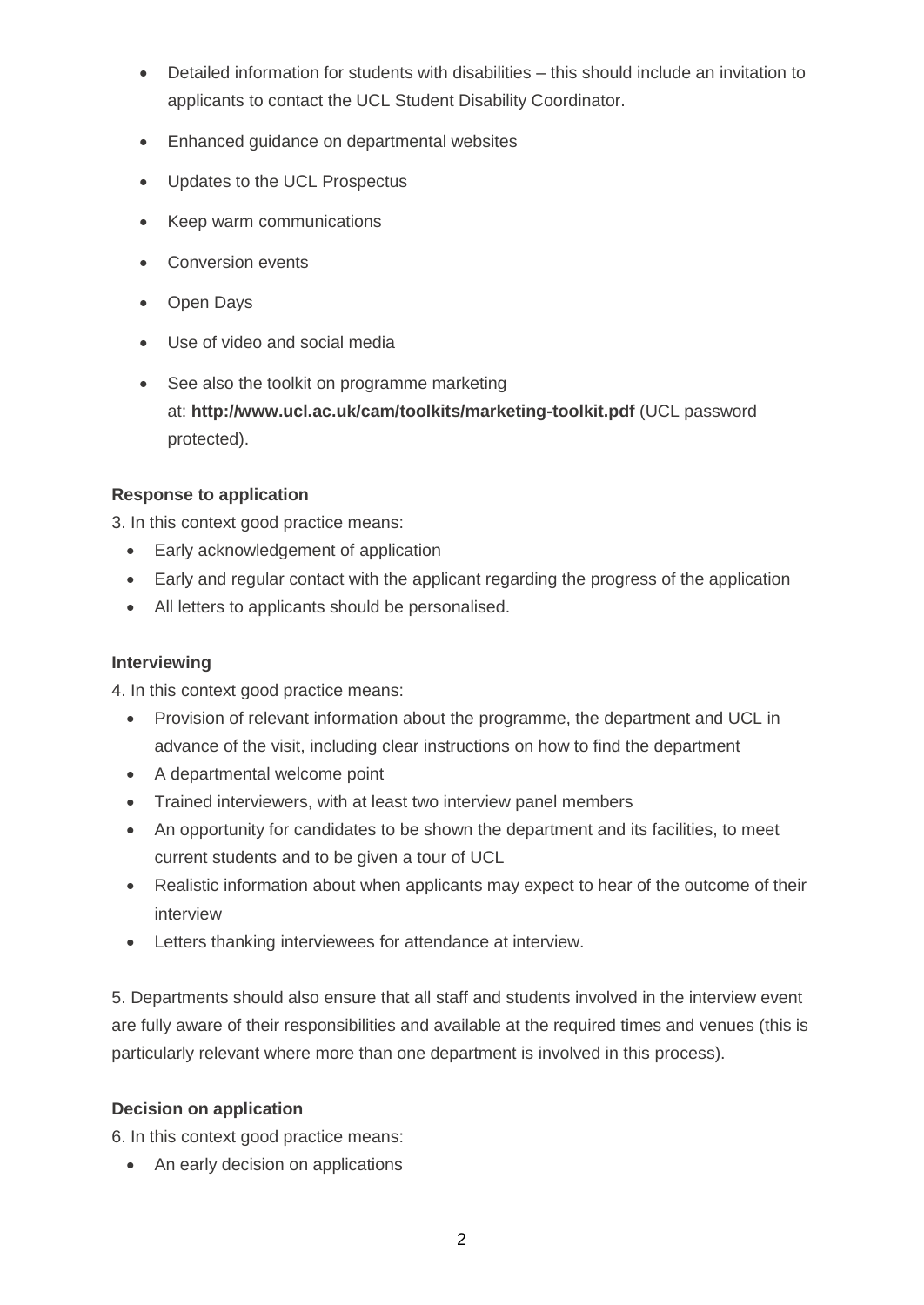An informal communication from the department to candidates as well as the formal offer letter from Admissions.

# **Process prior to admission**

7. In this context good practice means:

- Keeping in regular contact with candidates
- Sending information about special departmental enrolment and registration procedures in good time
- Ensuring applicants are aware of UCL-wide induction programmes.

## **Induction**

8. In this context good practice means:

- Efficient enrolment and registration procedures
- Familiarisation with the whole institution including:
- Maps
- General information booklets, including, where applicable, the relevant Code of **Practice**
- Introduction to, e.g. libraries, computer facilities.
- A formal welcome and induction to UCL and the Department, and encouragement to attend Faculty and Doctoral School inductions.
- Research students should be introduced to the Research Student Log and the Doctoral School Skills Development Programme and given the 'Code of Practice for Graduate Research Degrees'. Taught degree graduates should be given the 'Code of Practice for Graduate Taught Degrees'.
- A departmental induction programme which should involve:
- A welcome from the Head of Department
- A tour of the Department
- Written information about the Department
- Social events with staff and fellow students
- Early meetings with tutors and supervisors
- Information on sources of advice and assistance in the department and within UCL.

## **Information supplied**

9. In this context good practice means:

- A statement of the aims and objectives of the programme of study
- Clear information on the structure of the programme of study
- Clear information on programme requirements: including deadlines for submission of work, timetables for assessment, details of meetings with the Supervisor for students on taught Master's and Research Degree programmes